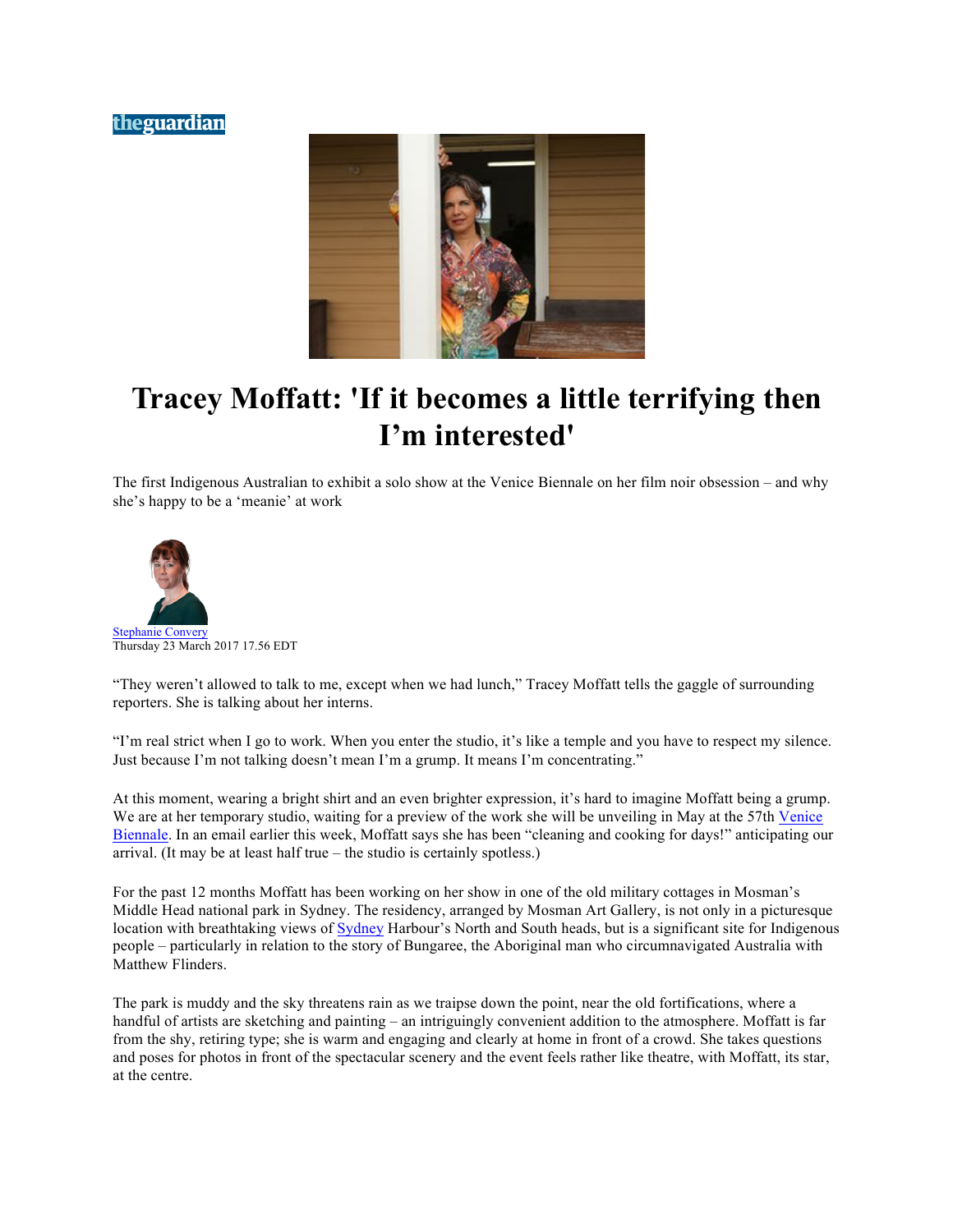But the theatrical is, perhaps, not so out of place. Moffatt's photography and cinematography is renowned for its storytelling, its drama. From the influential Something More suite (1989), with its fusion of glamour and gaudiness and its sinister underscore, to the harrowing Laudanum (1998), the strength of Moffatt's work is in its implied narrative. Even her 2001 series, Fourth – a collection of portraits of Olympic athletes who just missed out on winning a bronze medal – suggests a contained narrative arc within each image.

Moffatt's work has been shown in Milan, Paris, Prague; at the Guggenheim and the Museum of Modern Art in New York, the Moderna Museet in Stockholm and the Tate Gallery in London. Her CV is about to become more impressive still: she will be the 39th Australian artist, and the first Indigenous artist, to exhibit a solo show at the Venice Biennale this year. She will also be the second artist to exhibit in the new Australian pavilion, after Fiona Hall's haunting Wrong Way Time installation in 2015.



Hell (Passage Series), a photograph by Tracey Moffatt that will form part of her exhibition at the 2017 Venice Biennale

Moffatt's exhibition, titled My Horizon, will feature two new large-scale photographic suites and two films. Commissioned by Naomi Milgrom and curated by Natalie King, the exact nature of the works in this exhibition is still a tightly guarded secret, but Moffatt says she used a lot of natural light – often shooting directly into the sun – and that her inspirations came primarily from 1940s-era imagery.

"I draw on cinema, old movies, particularly film noir, late 40s film noir," she says. "It's before the 50s started, so it's not that sharp or stylish; it's sort of poor film noir."

A fascination with the history of photography has always infused Moffatt's work. The vintage inspiration is clear, even in the single image from the exhibition that has been released to the press so far, titled Hell.

"I love a dirty old glass plate image that you'd find in an antique shop, or daguerrotypes," she says. "I love vintage because often they were capturing something that wasn't intended. So I scan the images for that, the unintentional moment."

There is an intriguing tension in this admission, particularly for an artist whose photography and film is all about constructed, composed scenes rather than capturing the fleeting, the momentary.